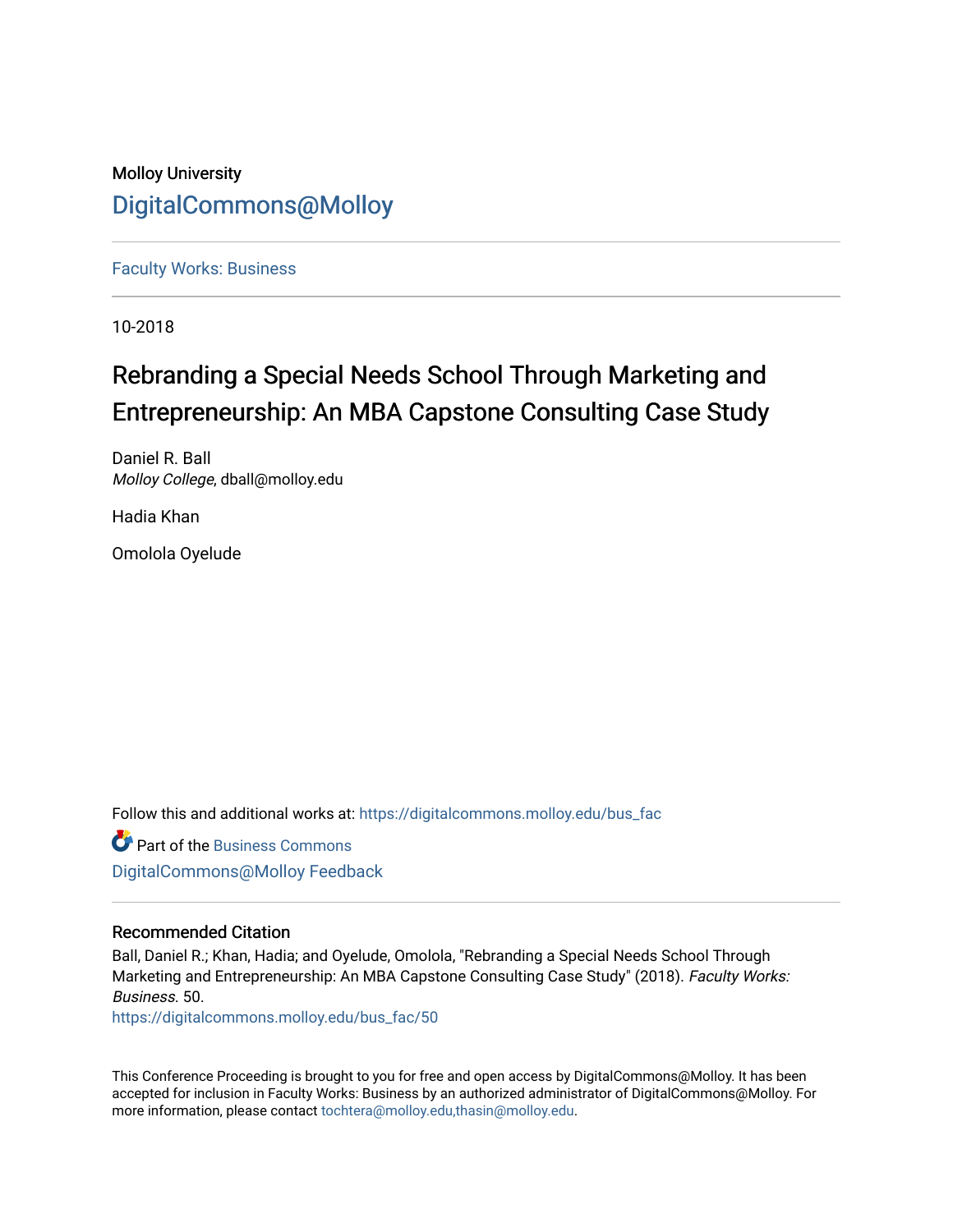# **Rebranding a Special Needs School Through Marketing and Entrepreneurship: An MBA Capstone Consulting Case Study**

# *Hadia Khan*

Molloy College 1000 Hempstead Avenue, C-103 Rockville Centre, NY 11571, USA (631) 988-7030 *hkhan@lions.molloy.edu*

*Omolola Oyelude* Molloy College 1000 Hempstead Avenue, C-103 Rockville Centre, NY 11571, USA (347) 542-0502 *ooyelude@lions.molloy.edu*

*Daniel R. Ball*

Molloy College 1000 Hempstead Avenue, C-103 Rockville Centre, NY 11571, USA (516) 323-3095 *DBall@molloy.edu*

# *ABSTRACT*

The MBA program at Molloy College emphasizes a curriculum that creates ethically-minded leaders with a mindful disposition toward serving the local community. This pedagogical philosophy is consistent with the school's mission that is deeply rooted in the Dominican tradition emphasizing the four pillars of study, spirituality, service, and community. This program culminates with the students applying what was learned in the classroom to a real-world consulting problem, often outside of their industry background comfort zone. The solutions need to be fully implementable and have a direct impact on the welfare of the local community.

This paper presents the consulting recommendations and overall learning achieved when an MBA capstone consulting team applied their classroom skills and knowledge to develop a rebranding and overall awareness program to assist The Woodward Children's Center (WCC). This student consulting team designed strategies aimed at modernizing the image of a school for special needs students through digital and print media, and the creation of an innovative entrepreneurship program utilizing the many talents of WCC's students.

#### **Keywords**

Education, consulting, not-for-profit, marketing, rebranding, entrepreneurship, special needs education

#### **1 PEDAGOGICAL PHILOSOPHY**

The MBA program at Molloy College emphasizes the philosophy of educating future leaders that can apply their learned business skills in ways that benefit organizations as well as the welfare of the community. This pedagogical philosophy is consistent with the Molloy College mission that is "rooted in the Dominican tradition of study, spirituality, service and community" (Molloy College Mission Statement, n.d.). As part of a "Civic Engagement" theme in the 2012-2013 academic year, the MBA capstone course was redesigned to create a transformational learning experience that also gives back to the community. The result was a project-based paradigm that allows the students to provide solution-driven consulting services for a local not-for-profit organization serving society.

The 2018 MBA capstone class was divided into three consulting teams serving two clients. This paper summarizes the work of one of these consulting teams: "*Molloy Visionairies*". This team used the Bloomberg Philanthropies "Mayor's Challenge" application as a general guideline for the consulting process. These guidelines include the following phases: (1) establishing a solution-driven vision, (2) developing a turnkey implementation plan, (3) evaluating the impact of the proposed solution, and (4) determining if the solution can be replicated to other cities or organizations (Bloomberg Philanthropies Competition Overview, 2017).

#### **2 THE CLIENT AND CONSULTING PROBLEM**

The client for this project was The Woodward Children's Center (WCC), a 501 (c)(3) Not-For-Profit Corporation and a P.L 853 Non-Public School approved by the New York State Education Department. Students are referred to WCC though school districts, physicians, therapists, private agencies, family court, and parents. Its vision is to educate and develop young adults with emotional and mental disabilities to become successful citizens in the future. The WCC offers a rich and varied level of educational programs to students ranging from ages 9-21 years of age that are presented by skilled, sensitive, and supportive staff, and prides itself on the safety and well-being for all students.

The capstone students met with officials from WCC and were presented problems pertaining to its overall image and marketing efforts across Long Island. Although the school has been operating successfully for over 60 years, enrolled students are predominantly from the New York City's "five boroughs" of Bronx, Brooklyn, Manhattan, Queens, and Staten Island, with less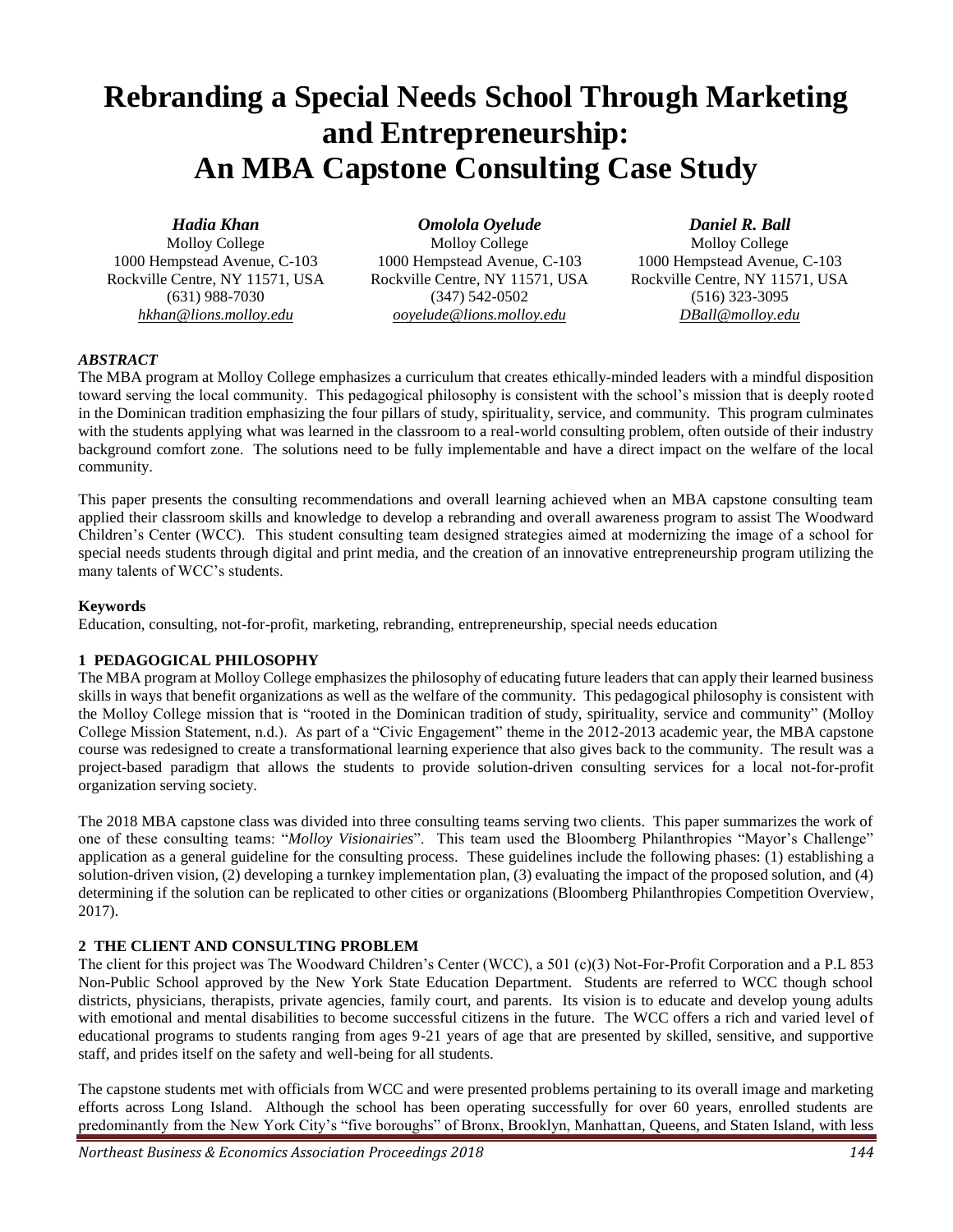presence in the local communities of Long Island. This discrepancy is largely due to the local areas' outdated perception of the programs offered and student base that WCC serves. Over the past 10-15 years, WCC has noticed a significant increase in highly functioning students on the autism spectrum and those that are labeled "emotionally disturbed" with "silent traumas". Although the school may be considered a "best kept secret" in the area of special needs education, it is time for the public to become more aware of the services it provides.

The project began with a full site visit and tour of the WCC facilities. During this tour, the students were able to meet administrators, faculty, and therapists, and view first-hand the modern facilities and state-of-the-art technological educational tools. The team was then requested to use these observations and provide their outside skills and prior experiences to develop a full reimaging plan for the WCC.

# **3 THE CONSULTING SOLUTION**

The team's vision for this problem consists of a multi-faceted plan to both improve the way that the communities of Long Island and New York City view the WCC and leverage its unique resources to create innovative opportunities for the current and future students. This comprehensive plan includes: (1) changing the school's mission statement, name, and logo; (2) increasing print media advertising; (3) enhancing its social media presence; (4) expanding open house events; and (5) developing the *Silk Scarf for Success* (*SSS*) program. The full implementation timeline for this multi-phased proposal is up to five years, while recognizing that solutions need to adhere to a very limited budget. The details for each of these recommendations are presented below.

# **Mission Statement, Name, and Logo**

This initial phase was designed to reflect upon the evolution of the school over the past 60 years and signal to the community the modernized educational opportunities and learning atmosphere that the school provides. The offerings and environment have changed significantly over the years due to the emergence of students exhibiting silent- and emotional-based traumas. It is important to provide diverse educational and therapeutic opportunities for these students, all within a comfortable and serene atmosphere. Although the site visit revealed these characteristics, including a "serenity garden", these servicescape traits need to be promoted to the community and potential families of prospective students.

The mission statement should concisely reflect the offerings and values of the school, and Molloy Visionaries recommended the following mission statement: *"To create an educational and serene environment where special students can thrive and step into a brighter future."* This new statement presents WCC as a tranquil place where students can succeed and get the education they deserve. In keeping with the themes of providing a serene environment where students are prepared for a successful future, the team recommended that the name be changed to the *Woodward Long Island School for Success & Serenity* (LISSS). This new name retains "Woodward" due to the impact of Luther E. Woodward as a pioneer in children's mental health and prior recognition of the school in the region. Adding "Long Island" to the name is an attempt to gain market share in addition to the five boroughs of New York City. The word "Success*"* shows how far the school has come in the past 60 years and that the students will be successful in getting a quality education. Complementing the name with "Serenity" defines the tone of the school, thus creating the image and impression that characterizes the facility. Lastly, the words "Children" and "Center" were removed to avoid any misrepresentation of a preschool or daycare center, and be more reflective of its 9-21 years of age student population.

The final aspect of this initial phase was to design an updated logo that reflects the new name, image, and modernized environment. The team designed three logos, conducted a market survey to gain feedback, and selected one containing an image of a wreath made of golden yellow laurel leaves with "LISSS" in the center in blue writing, and the full name of the school under the image in blue writing. The golden yellow color conveys optimism, hope, and happiness; the blue color has historically been associated with trust and serenity; and the laurel leaves are signs of fame, success, and prosperity.

# **Print Media**

To reach families within the Long Island community, the Molloy Visionaries recommended advertising directly to the parents of autistic students through the Herald Community Newspaper and the Long Island Special Child magazine. The Herald Community Newspaper provides considerable coverage on Long Island for significantly less cost compared to a metro New York daily newspaper. Targeted advertising in the local editions of Freeport, Merrick, and Bellmore would yield a combined circulation of 19,405 households. Furthermore, the Nassau issue would cover a circulation of 6,017 households across the communities of Atlantic Beach, Cedarhurst, Hewlett, Hewlett Bay Park, Hewlett Harbor, Hewlett Neck, Inwood, Lawrence, North Woodmere, Woodsburgh, and Woodmere.

The Long Island Special Child magazine was awarded the 2018 Gold Award Winner by Parenting Media Association and is a more concentrated and direct way of specifically reaching parents of children on the autism spectrum. This magazine is published twice a year and has an issue that concentrates on the Long Island communities. Although the advertising costs are higher with this magazine, the circulation is also much higher (120,000 households). This informative magazine can be strategically placed throughout libraries on Long Island, with more than 10 libraries within a 5-mile radius of WCC.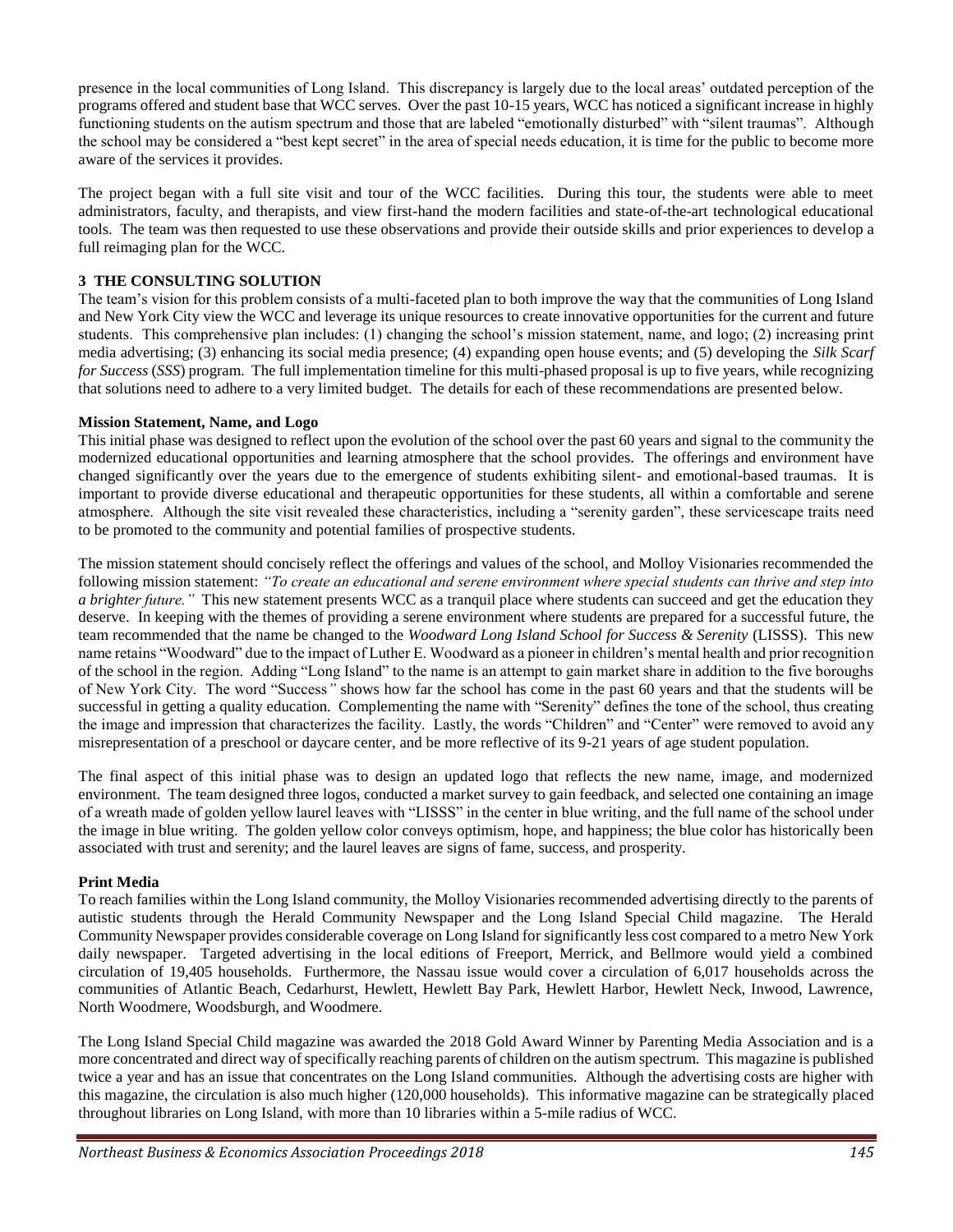#### **Social Media**

The next phase of this plan was to design improvements to the school's website and enhance its overall social media presence. The website and social media platforms provide vehicles for the school to promote to its target market and communicate with parents of special needs students. The website improvements included the new school name, updated mission statement, and easy-to-access icons to its current and proposed social media accounts.

Although WCC does have a Facebook, Instagram, and YouTube account, the updates are infrequent and there are very few followers. WCC's Facebook account has only 12 followers and resides in Nassau County with a population of over 1.3 million people, so there is a significant market to reach and opportunity for improvements. To increase the frequency of online postings, Molloy Visionaries recommended using Hootsuite to manage its social media pages. Hootsuite is an online tool that manages all social media platforms and tracks how much attention and visits a page receives. Through this resource, WCC can create a schedule for postings on all social media sites and identify where changes in content may be appropriate.

Facebook contains valuable advertising tools that can be used by WCC. Through Facebook, WCC can influence families by targeting the following pages: Long Island Special Education Parent Network (5,900+ members), Simply Special Ed (46,000+ members), Parents Caring for Special Needs Kids (78,000+ members), and Special Education Resources for Kids (36,000+ members). In addition to these targeted Facebook groups, Molloy Visionaries recommended increased postings on WCC's Instagram and YouTube accounts. Instagram is a great way for the school to show off what the students are doing on a day-today basis, and YouTube allows WCC to tell a quick and notable story about the accomplishments it has with students in the Long Island community. Hootsuite will enable the WCC to increase the frequency of these postings.

It was also recommended that WCC further expand its social media presence through the use of Twitter, which allows for the sharing of quick messages, photos, and videos. To significantly increase social media exposure, it was recommended that WCC utilize hashtags for posting on all social media platforms. Google Reviews are also an important tool to create a positive influence for WCC. The updated website gives users an opportunity to share positive reviews and experiences necessary to promote the WCC. Crafted postcards and reminders can be given to recipients of special WCC events to encourage increased Google reviews.

#### **Open House**

Molloy Visionaries recommended expanding the WCC's open house schedule so that parents and prospective students have increased opportunities to experience first-hand all it has to offer. Updated brochures that reflect WCC's new and modernized facility will be distributed at these events. Awareness of the open houses will be provided through advertisements in the newspapers, magazines, and brochures displayed at nearby libraries, as well as from its increased social media presence.

#### **Silk Scarf for Success Program**

The *Silk Scarf for Success* (*SSS*) program allows the school to utilize the creativity of its students, professional educators and therapists, and state-of-the-art technologies to promote awareness and generate revenues by designing, producing, and selling unique silk scarves that truly represent the mission of the school. During the initial site visit, the team was shown a beautiful mural placed across one of the hallway walls. This "Inner-City Mural" depicted the creative vision that each student had of their home and is a favorite artistic piece showcased during site visits. The team also noticed a new screen-printing machine, and the concept of using this machine to create silk scarves with the image of this "Inner-City Mural" printed on them was born.

This silk scarf marketing approach has multiple benefits. First, the scarf itself will be a way to promote and create awareness of the unique school. The packaging of the scarf will include tags that display the new mission statement and logo, and can also serve as a business card. Second, the students who create the scarves will learn how to manage and run an online business. The *SSS* program will give them a chance to earn money, gain entrepreneurial skills, and move closer to becoming young, independent adults in society. Finally, a percentage of sales from the scarves will generate funds for the school. To ensure the success of the *SSS* program, it was suggested that new students paint a different theme each year. This will help all students feel part of this program and connected to WCC. Changing themes will also encourage repeat customers and collectors of the scarves.

This innovative *SSS* program was developed to create overall awareness for the school, help the students feel pride and gain independence, and provide a means of continuous revenues. This program could be incorporated as an introductory after-school activity, summer program, or even a special interest class during school hours. The marketing and sales of the *SSS* program will be introduced through videos debuted on Facebook, Instagram, Twitter, and YouTube. As a result, the *SSS* program will teach future generations the importance of working together, allow them to explore their creativity, and introduce them to the steps of operating a business in an ecommerce world.

#### **4 PROJECTED COSTS AND BENEFITS**

Molloy Visionaries developed its multi-faceted turnkey solution plan with recommendations reflective of the limited budget allowed for implementation. The overall costs depend on which of the recommendations WCC decides to implement. Each